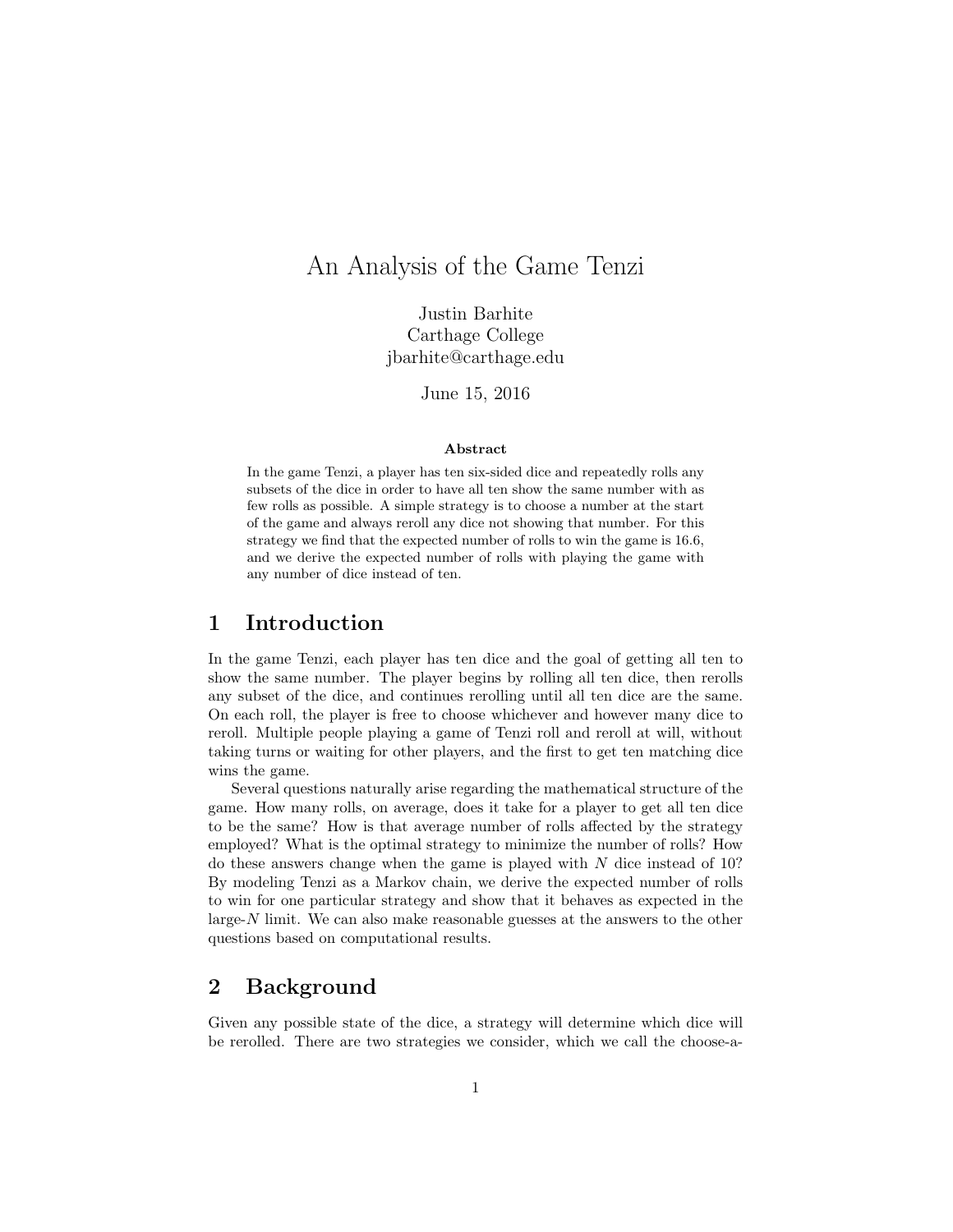number strategy and the largest-group strategy. The choose-a-number strategy is so named because at the beginning of the game, before the first roll of the dice, we select a number from 1 to 6; that becomes the number we attempt to collect as the game progresses. At each step we keep any dice showing the chosen number and reroll all the others. However, we could do better by instead keeping the largest single group of dice showing the same number (breaking ties arbitrarily) and rerolling all others; this is the largest-group strategy. The largest-group strategy intuitively seems better, and computational results show that it is, but the choose-a-number strategy is almost as good, and much easier to analyze mathematically.

We model a game of Tenzi with a Markov chain. A Markov chain comprises a set of discrete states between which the system transitions, supplemented by the Markov property, which requires that the probability of transitioning to a given state depend only on the current state, not on any history of states. After each roll of the dice in a game of Tenzi, we will represent the game with one of eleven states, numbered from 0 to 10, which describe our progress toward winning. If we play the choose-a-number strategy, the state will be the number of correct dice (i.e. dice showing the chosen number) we have; with the largestgroup strategy the state is the size of the largest group. In either case, the game begins in state 0 before the dice are first rolled, and the game ends once it transitions to state 10. It is clear that for these two strategies, and presumably any other reasonable strategy, the probability of transitioning to another state depends only on the strategy and the current state of the dice.

Once we choose a strategy, we can compute the probabilities of transitioning from any state to any other. We write these probabilities in a transition matrix, where each row and column represents a state and each entry gives the probability of transitioning from the row state to the column state. For instance, if we adopt the choose-a-number strategy and play with two dice instead of ten, there are only three states instead of eleven, and the transition matrix  $is<sup>1</sup>$ 

$$
\mathbf{M} = \begin{bmatrix} \left(\frac{5}{6}\right)^2 & 2\left(\frac{5}{6}\right)\left(\frac{1}{6}\right) & \left(\frac{1}{6}\right)^2\\ 0 & \left(\frac{5}{6}\right) & \left(\frac{1}{6}\right) \\ 0 & 0 & 1 \end{bmatrix} . \tag{1}
$$

The first row gives the probabilities of transitioning from the initial state of zero correct dice to any other state; for example,  $M_{12} = 2(5/6)(1/6)$  is the probability that when the two dice are rolled, one of them shows the chosen number and the other does not. The second row gives transition probabilities from the state with one correct die; we note that  $M_{21} = 0$  since the one correct die will not be rerolled, so there is no chance of returning to the state of zero correct dice. Finally, the state of two correct dice is known as an absorbing

<sup>&</sup>lt;sup>1</sup>This actually assumes that we only win when both dice show the chosen number, whereas under the normal rules we would still win if, for example, we chose 1 but immediately rolled all 3s. This distinction has negligible effect if we play with more than a few dice.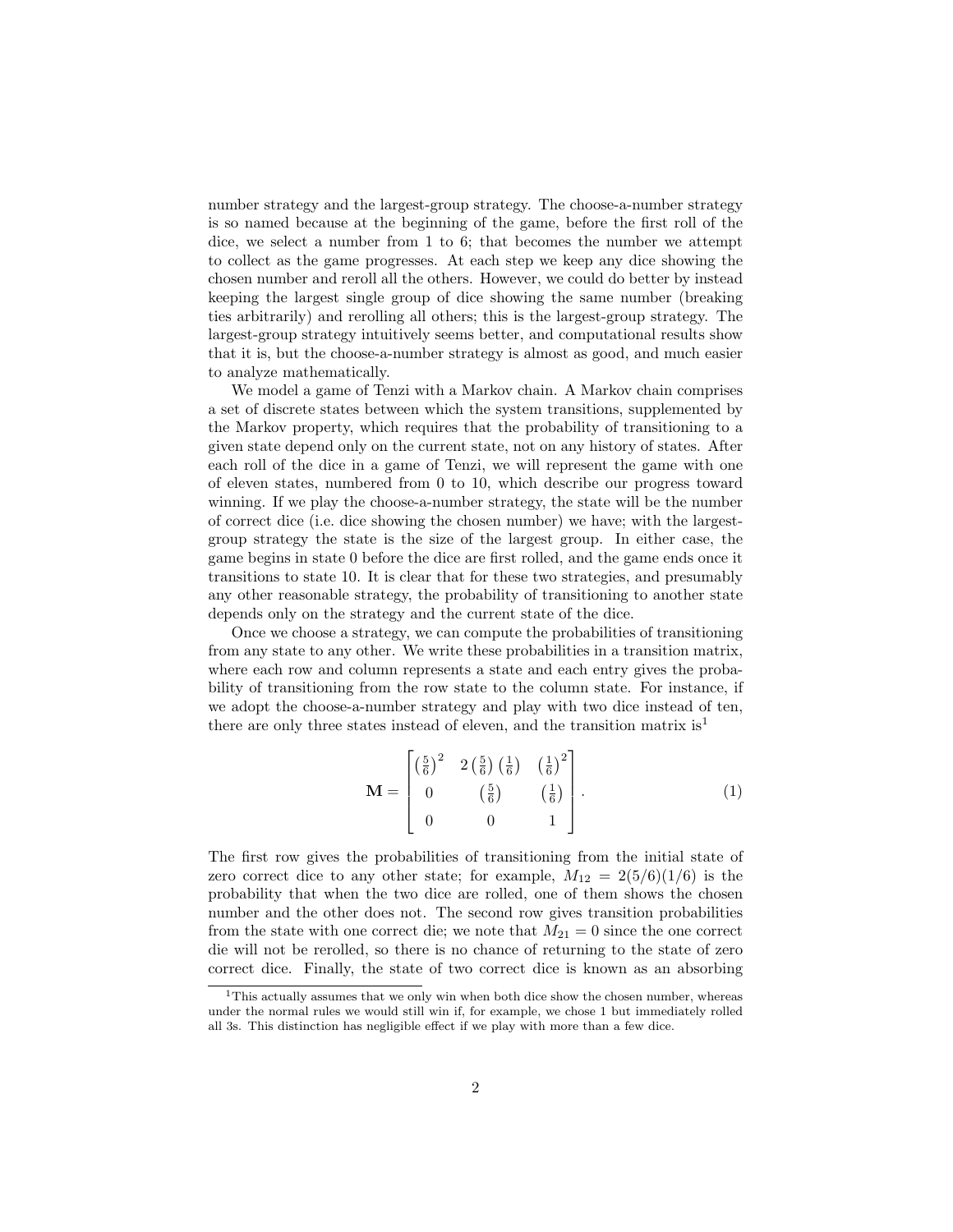state; once this state is reached the game will not transition to any other state (the game has been won).

# 3 Expected Number of Rolls

The expected number of rolls  $E(N)$  to win the game with N dice is

$$
E(N) = \sum_{k=0}^{\infty} \sum_{j=1}^{N} (\mathbf{M}^{k})_{1,j}.
$$
 (2)

We will compute the expected number of rolls for the choose-a-number strategy, which works because it is a simple matter to write out the transition matrix for a given  $N$ ; the largest-group strategy is substantially more difficult to analyze since the transition matrix for arbitrary  $N$  is more difficult to write in closed form.

#### 3.1 Raising the Transition Matrix to a Power

We will first consider the two-dice case and then generalize to  $N$  dice. The transition matrix for two dice is

$$
\mathbf{M} = \begin{bmatrix} a^2 & 2ab & b^2 \\ 0 & a & b \\ 0 & 0 & 1 \end{bmatrix},
$$
 (3)

where for convenience we define  $a := 5/6$  and  $b := 1/6<sup>2</sup>$  Now suppose that

$$
\mathbf{M}^{k} = \begin{bmatrix} a^{2k} & 2a^{k}b \sum_{l=0}^{k-1} a^{l} & \left( b \sum_{l=0}^{k-1} a^{l} \right)^{2} \\ 0 & a^{k} & b \sum_{l=0}^{k-1} a^{l} \\ 0 & 0 & 1 \end{bmatrix}
$$
(4)

for  $k \in \mathbb{N}$ , and note that this reduces to Eq. (3) when  $k = 1$ . Multiplying  $\mathbf{M}^{k}$ and M we find that

$$
\mathbf{M}^{k+1} = \begin{bmatrix} a^{2(k+1)} & 2a^{k+1}b \sum_{l=0}^{k} a^{l} & \left( b \sum_{l=0}^{k} a^{l} \right)^{2} \\ 0 & a^{k+1} & b \sum_{l=0}^{k} a^{l} \\ 0 & 0 & 1 \end{bmatrix},
$$
(5)

so by induction we conclude that Eq. (4) holds for all  $k \in \mathbb{N}$ . For N dice, the transition matrix has dimension  $(N + 1) \times (N + 1)$  and has the form

$$
\mathbf{M}_{N} = \left[ \begin{array}{c|c} a^{N} & {N \choose 1} a^{N-1} b & {N \choose 2} a^{N-2} b^{2} & \cdots & b^{N} \\ \hline \mathbf{0} & & \mathbf{M}_{N-1} & \end{array} \right], \tag{6}
$$

<sup>&</sup>lt;sup>2</sup>Any of the results that follow can be generalized to *n*-sided dice by instead letting  $b := 1/n$ and  $a := 1 - b$ .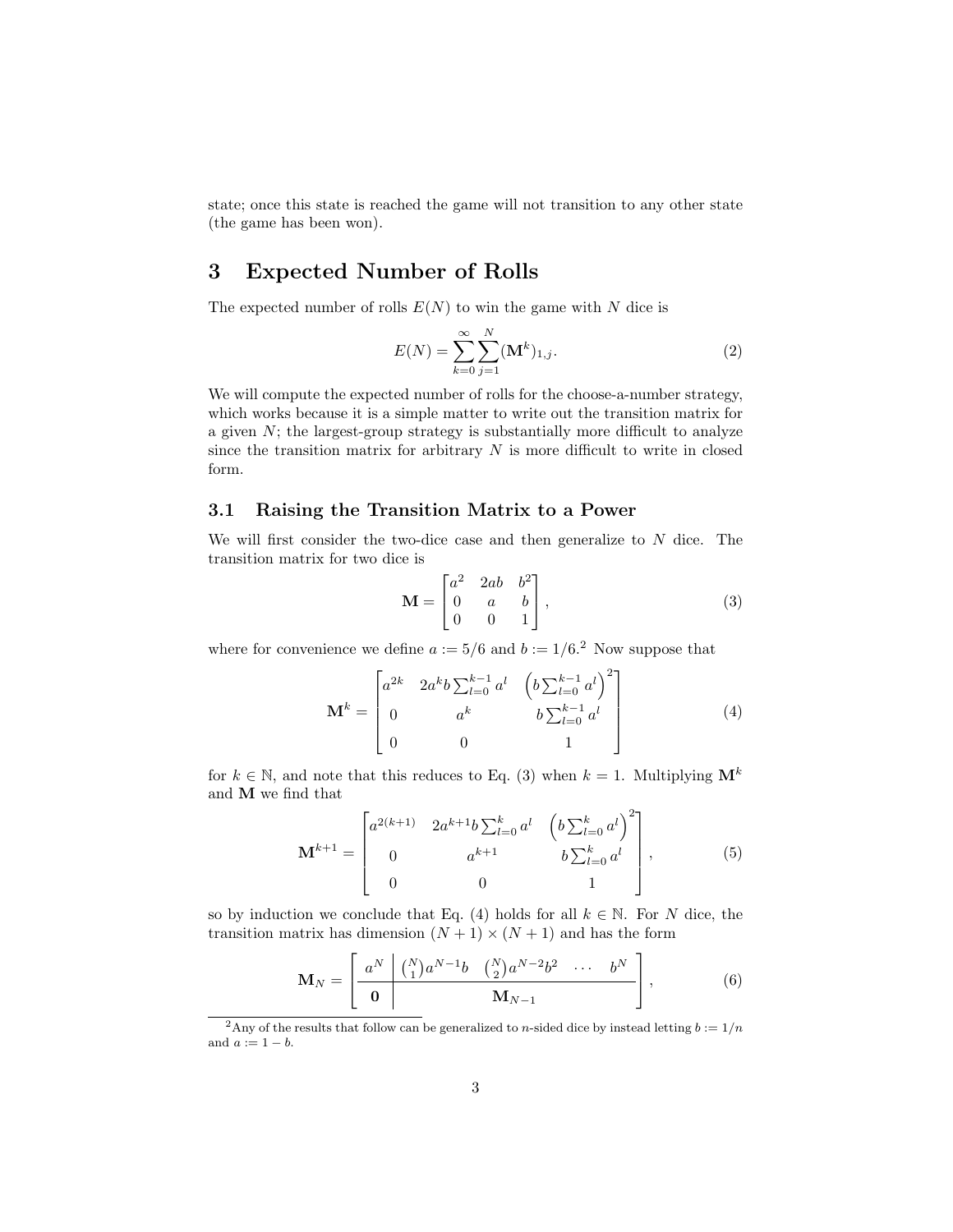and powers of  $M_N$  are given by

$$
\mathbf{M}_{N}^{k} = \left[\begin{array}{c|c} a^{Nk} & \binom{N}{1} a^{(N-1)k} b S_{k} & \binom{N}{2} a^{(N-2)k} (b S_{k})^{2} & \cdots & (b S_{k})^{N} \\ \hline \mathbf{0} & \mathbf{M}_{N-1}^{k} & \end{array}\right], \quad (7)
$$

where we have defined

$$
S_k := \sum_{l=0}^{k-1} a^l.
$$
 (8)

As with the two-dice matrix, the expression for  $\mathbf{M}_{N}^{k}$  is verified inductively by computing  $M_N^{k+1} = M_N^k M_N$ . To demonstrate this, we will compute  $(M_N^{k+1})_{1,j}$ for an arbitrary  $j \in \{2, 3, ..., N + 1\}$ ; it is fairly easy to see that for the rest of the matrix, if Eq.  $(7)$  holds for  $M_N^k$  then it holds for  $M_N^{k+1}$ . Multiplying the matrices, we have

$$
\left(\mathbf{M}_{N}^{k+1}\right)_{1,j} = \sum_{i=1}^{N+1} \left(\mathbf{M}_{N}^{k}\right)_{1,i} \cdot \left(\mathbf{M}_{N}\right)_{i,j}.
$$
\n(9)

The first factor inside this sum can be read from the first row of the matrix in Eq.  $(7)$ :

$$
\left(\mathbf{M}_{N}^{k}\right)_{1,i} = \binom{N}{i-1} a^{(N+1-i)k} \left(bS_{k}\right)^{i-1}.
$$
 (10)

The second factor is a little harder to determine since we defined the transition matrix recursively. It is easily shown by induction that  $M_N$  is an upper triangular matrix for any N, so  $(\mathbf{M}_N)_{i,j} = 0$  if  $i > j$ . If  $i \leq j$ , then we see from Eq.  $(7)$  that

$$
(\mathbf{M}_{N})_{i,j} = (\mathbf{M}_{N-(i-1)})_{1,j-(i-1)}
$$
\n(11)

This can be made rigorous by inducting on i. We can now use the first row of the matrix in Eq. (6) to find the exact value of this entry:

$$
(\mathbf{M}_{N})_{i,j} = \binom{N-(i-1)}{j-i} a^{N-j+1} b^{j-i}.
$$
 (12)

Substituting Equations  $(10)$  and  $(12)$  into Eq.  $(9)$ , we obtain

$$
\left(\mathbf{M}_{N}^{k+1}\right)_{1,j} = \sum_{i=1}^{j} \left[ \binom{N}{i-1} a^{(N+1-i)k} \left( b S_{k} \right)^{i-1} \cdot \binom{N-(i-1)}{j-i} a^{N-j+1} b^{j-i} \right].
$$
\n(13)

Note that we only have to sum from 1 to j since  $(\mathbf{M}_N)_{i,j} = 0$  for  $i > j$ . Factoring out powers of  $a$  and  $b$ , we have

$$
\left(\mathbf{M}_{N}^{k+1}\right)_{1,j} = a^{(N-j+1)(k+1)}b^{j-1}\sum_{i=1}^{j} \left[ \binom{N}{i-1} \binom{N-(i-1)}{j-i} S_{k}^{i-1} a^{(j-i)k} \right].
$$
\n(14)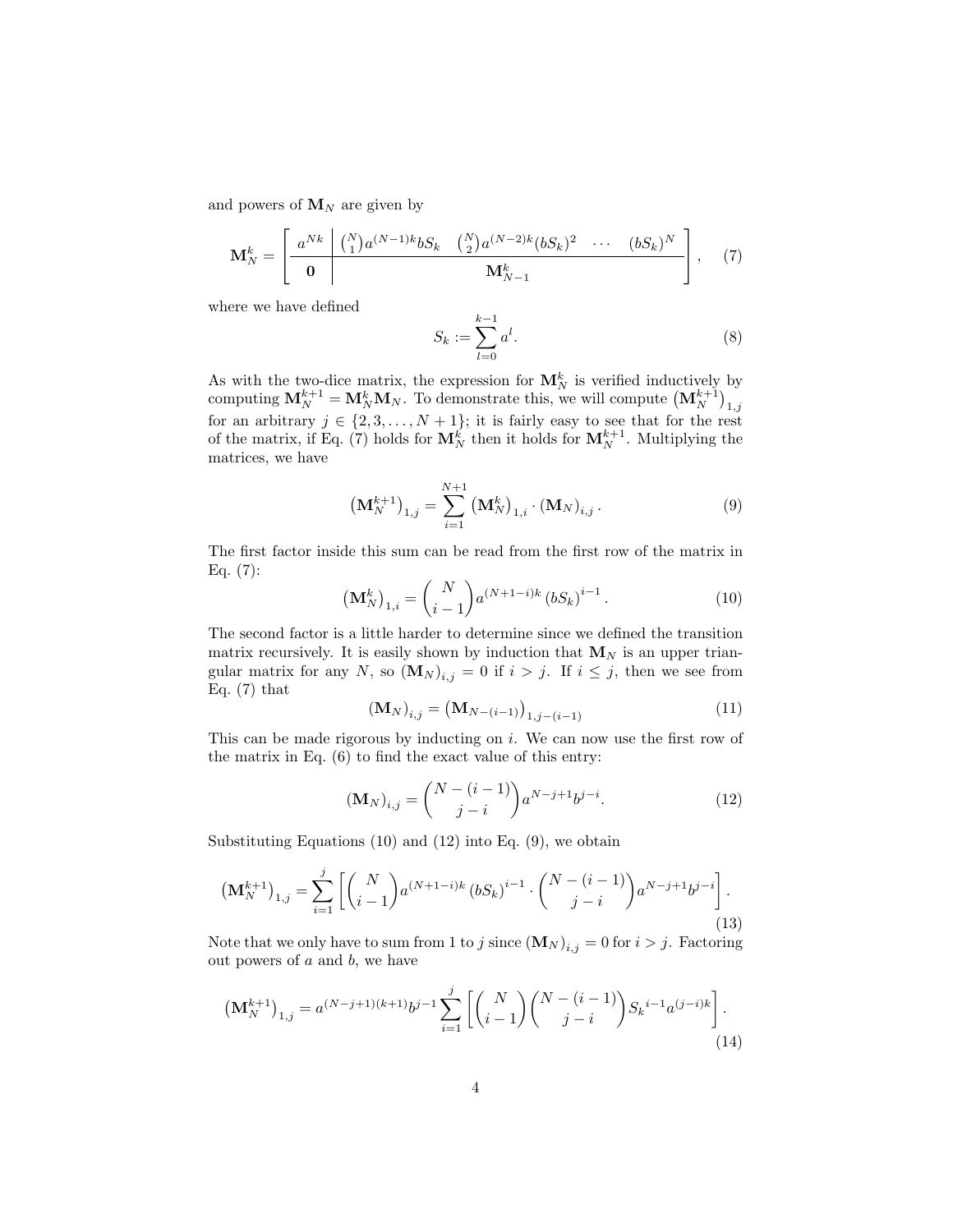We now replace the two binomial coefficients with a product of two different binomial coefficients, and we claim that their equality is verified by writing out all four binomial coefficients in terms of factorials:

$$
\left(\mathbf{M}_{N}^{k+1}\right)_{1,j} = a^{(N-j+1)(k+1)}b^{j-1}\binom{N}{j-1}\sum_{i=1}^{j}\left[\binom{j-1}{i-1}S_{k}^{i-1}\left(a^{k}\right)^{j-i}\right].\tag{15}
$$

Finally, we invoke the binomial theorem to obtain

$$
\left(\mathbf{M}_{N}^{k+1}\right)_{1,j} = a^{(N-j+1)(k+1)}b^{j-1}\binom{N}{j-1}\left(S_k + a^k\right)^{j-1},\tag{16}
$$

which is the desired result,

$$
\left(\mathbf{M}_{N}^{k+1}\right)_{1,j} = \binom{N}{j-1} a^{(N-j+1)(k+1)} \left(bS_{k+1}\right)^{j-1}.\tag{17}
$$

Therefore we conclude that Eq.  $(7)$  correctly gives the N-dice transition matrix raised to any power.

### 3.2 Computing the Expected Number of Rolls

The expected number of rolls is given by Eq. (2). Since the first row of  $\mathbf{M}^{k}$ sums to 1, we can rewrite this as

$$
E(N) = \sum_{k=0}^{\infty} \left[ 1 - (\mathbf{M}^{k})_{1,N+1} \right].
$$
 (18)

We then compute that

$$
E(N) = \sum_{k=0}^{\infty} \left[ 1 - \left( b \sum_{l=0}^{k-1} a^l \right)^N \right].
$$
 (19)

We can rewrite the geometric sum to obtain

$$
E(N) = \sum_{k=0}^{\infty} \left[ 1 - \left( b \cdot \frac{1 - a^k}{1 - a} \right)^N \right],
$$
 (20)

and since  $a + b = 1$  this reduces to

$$
E(N) = \sum_{k=0}^{\infty} \left[ 1 - \left( 1 - a^k \right)^N \right]. \tag{21}
$$

This expression will be useful for investigating the behavior of  $E(N)$  for large N, but we can recast it as a finite sum, which may be easier to evaluate numerically for some values of N. Applying the binomial theorem, we have

$$
E(N) = \sum_{k=0}^{\infty} \left[ 1 - \sum_{n=0}^{N} {N \choose n} \left( -a^{k} \right)^{n} \right],
$$
 (22)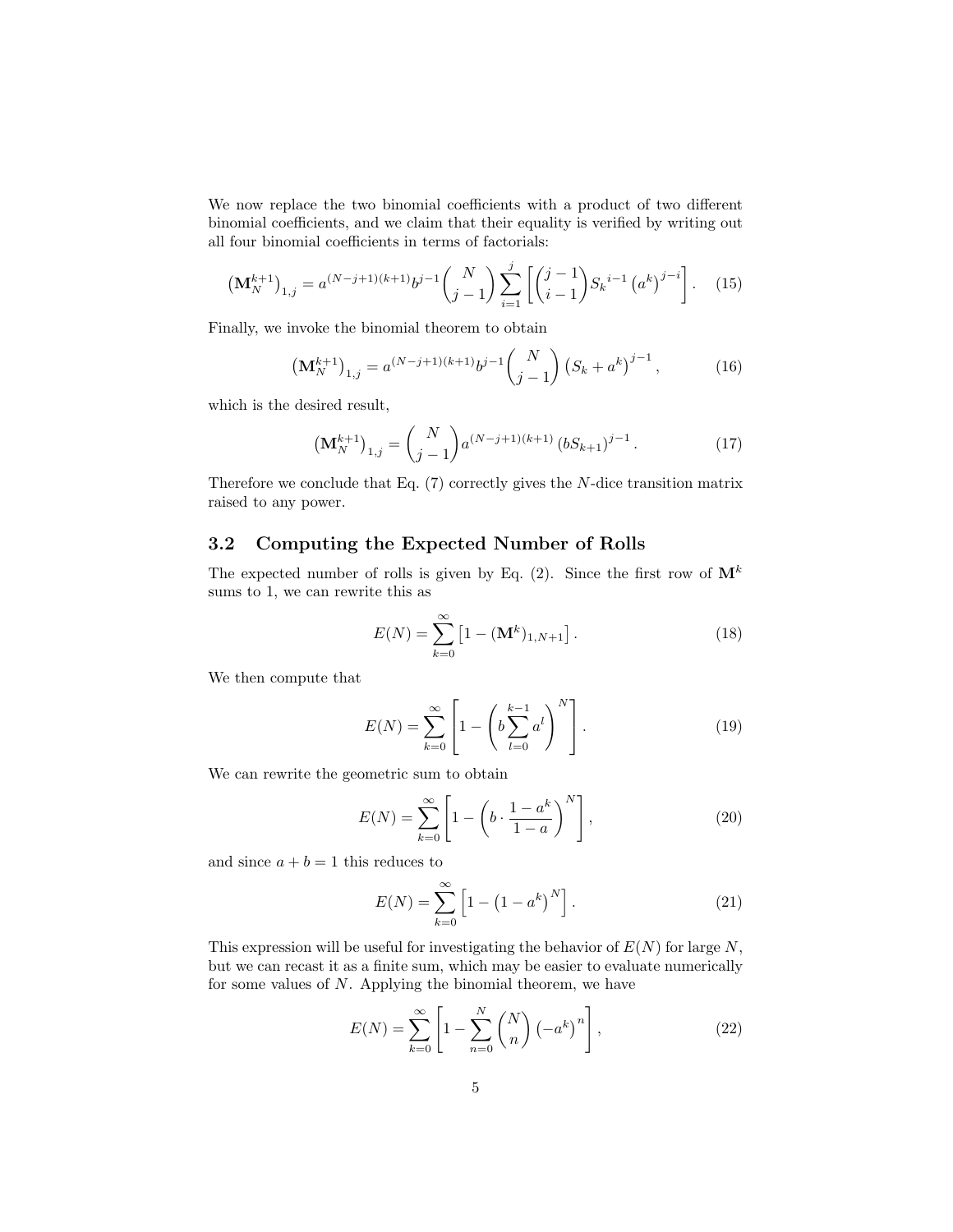which simplifies to

$$
E(N) = -\sum_{k=0}^{\infty} \left[ \sum_{n=1}^{N} {N \choose n} (-1)^n (a^k)^n \right].
$$
 (23)

Reordering the sums, we have

$$
E(N) = -\sum_{n=1}^{N} \left[ \binom{N}{n} (-1)^n \sum_{k=0}^{\infty} (a^n)^k \right],
$$
 (24)

and evaluating the infinite sum we have

$$
E(N) = \sum_{n=1}^{N} \left[ \binom{N}{n} \frac{(-1)^{n+1}}{1 - a^n} \right].
$$
 (25)

For the  $N = 10$  case this evaluates to  $E(10) \approx 16.6$ .

### 3.3 Approximating the Number of Rolls

To discern the general form of expected rolls as a function of the number of dice, consider playing the game with  $(6/5)N$  dice. If N is large, then on the first roll we expect the dice to be fairly evenly divided between the numbers 1 through 6. Accordingly, we expect that about 1/6 of those dice will be correct, leaving roughly the other  $5/6 \cdot (6/5 \cdot N) = N$  to be rerolled on the second roll. Since the first roll of the game reduces the number of dice being rolled from  $(6/5)N$ to N, we might conjecture that

$$
E(6/5 \cdot N) = E(N) + 1,\t(26)
$$

and this sort of relationship suggests that the general form of the expected number of rolls is

$$
E(N) \approx \log_{6/5} N. \tag{27}
$$

To verify this by a more direct approach, we approximate the sum in Eq. (21) as an integral,

$$
E(N) \approx \int_0^\infty \left[1 - \left(1 - a^x\right)^N\right] \mathrm{d}x\tag{28}
$$

Making the substitution  $u = 1 - a^x$ , this simplifies to

$$
E(N) \approx \int_0^1 \left(1 - u^N\right) \cdot \frac{-\mathrm{d}u}{(1 - u)\log a} \tag{29}
$$

$$
= \frac{1}{\log(1/a)} \int_0^1 \frac{1 - u^N}{1 - u} \mathrm{d}u. \tag{30}
$$

The integral evaluates to the Nth harmonic number  $H_N$ , and since the harmonic numbers increase approximately as  $log N$ , we have the expected result,

$$
E(N) \approx \frac{H_N}{\log 6/5} \approx \log_{6/5} N. \tag{31}
$$